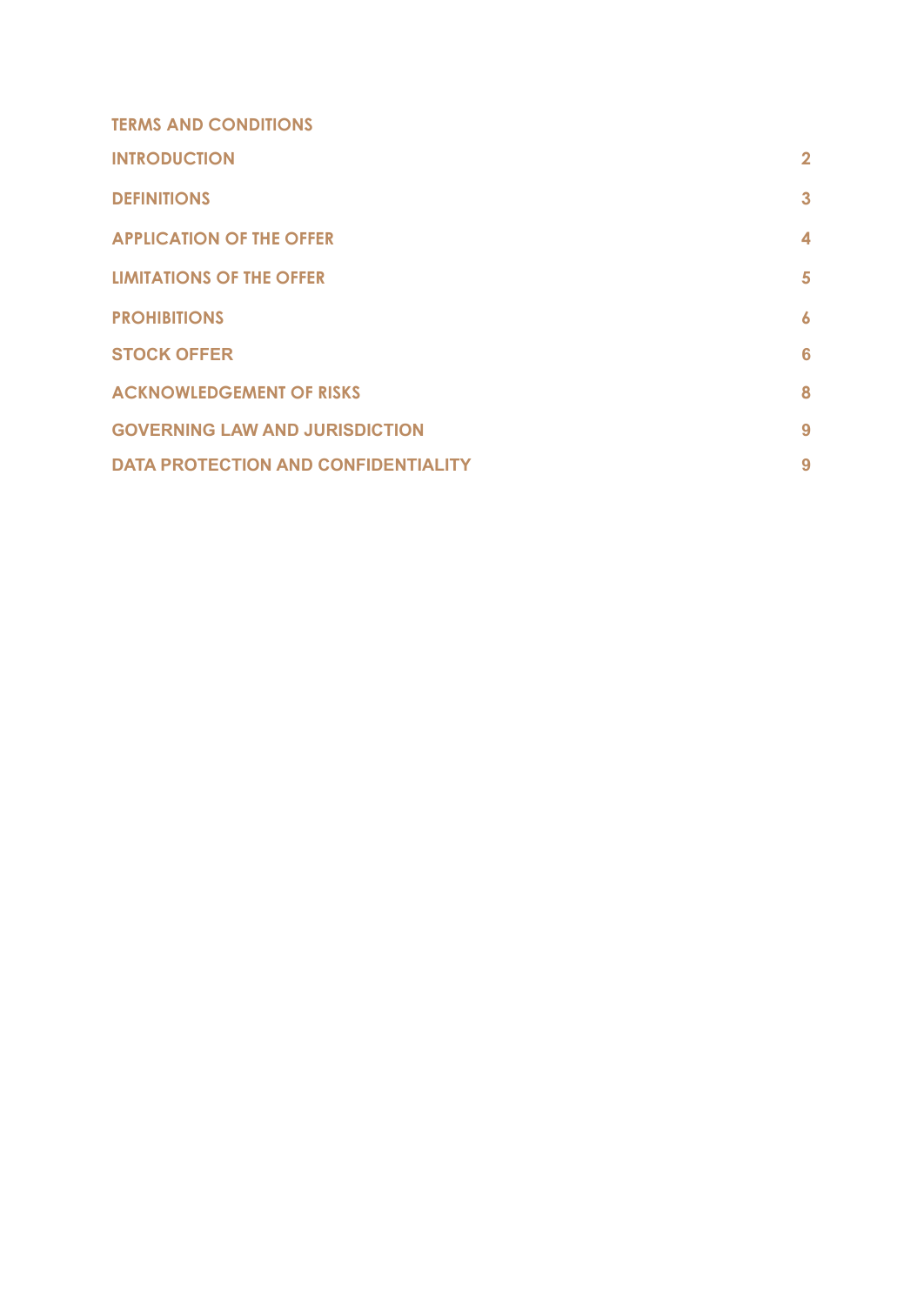## <span id="page-1-0"></span>**1. INTRODUCTION**

1.1. These Terms and Conditions (the "Terms") are offered to our Clients ("you", "yourself", "customer", as appropriate) by Capital Com SV Investments Ltd (we, us, CAPITAL.COM, the Company, as appropriate), a company authorised (license number 319/17) and regulated as a Cypriot Investment Firm (hereafter the "CIF") by the Cyprus Securities and Exchange Commission (hereafter "CySEC" or the "Commission", as appropriate), with its registered office at 6th floor, Lophitis Business Centre II, 237, 28th October Street, Limassol, PC3035.

The Terms govern the relationship between you and the Company for this promotion, and may be amended from time to time.

- 1.2. If you participate in this promotion, these Terms should be read in conjunction with the provisions of the Terms and [Conditions](https://trade.capital.com/docs/terms_and_conditions_share_v3_cysec_capital_com.pdf) of the Share Dealing Services. You should read carefully all of these terms and any other documents that we have supplied or will supply in the future to you. If there is any conflict between these Terms and the Terms and Conditions of the Share Dealing Account, the provisions of the Terms and Conditions of the Share Dealing Account will prevail.
- 1.3. This Agreement will come into effect on the date you open you send the stock referral link and/or receive the stock referral link. For any new versions (or material amendments) thereafter, on the date we notify you. The Company reserves the right to change the offer terms or terminate the offer at any time without notice.
- 1.4. This Agreement is supplied to you in English, and any discrepancies between the English Terms and any other language, the English Terms will take precedence.

### <span id="page-1-1"></span>**2. DEFINITIONS**

**'Account'** means the personal trading account opened under this Agreement for the Services, which you hold with us and have designated with a particular account number. Only one account shall be registered per Client, unless granted explicit approval by the Company.

**'Client'** means a retail Client or a professional Client and/or an eligible counterparty, acting as the counterparty of the Company, and having agreed to the Terms and Conditions for Share Dealing Services with the Company.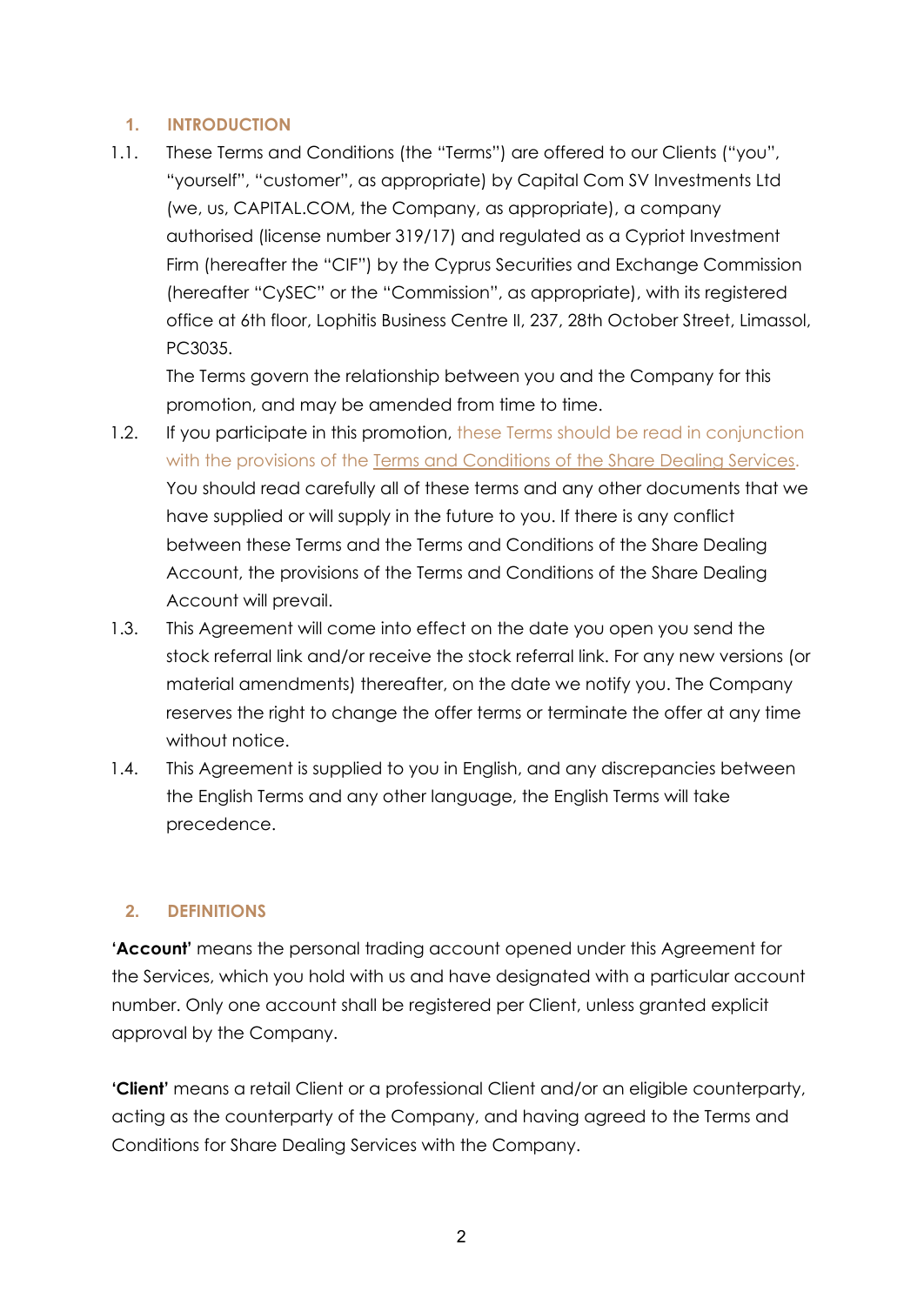**'Platform'** means collectively or individually all trading platforms (ie Capital.com's proprietary online trading platform or the MT4 Trading Platform). The Trading Platforms are accessible via our website, software programs and mobile applications.

**'The Offer'** means this offer under the Capital.com Stock Referral Programme as described in [section](#page-2-0) 3.

**'Referrer'** means a Client under Capital Com SV Investments ('the Company')

**'Referee'** means a new Client that has been referred under this offer, who is neither an existing Client nor a former Client of Capital.com.

**'Instrument'** means any Share, Fraction of share or any other transferable security in respect of which we offer to deal in transactions.

# <span id="page-2-0"></span>**3. APPLICATION OF THE OFFER**

- 3.1. The Offer is only available to German residents. This applies to both the referrer and the referee.
- 3.2. This Offer applies to Clients who have successfully referred a customer that is not an existing or former Client of Capital.com, providing that Client fulfils all the conditions stated under section 3.4.
- 3.3. The Offer can only be claimed if the following conditions are met:
	- the referred customer uses the stock-offer invite link sent by the referrer to register on the Platform (this does not include downloading the app independently);
	- the referred customer is successfully onboarded;
	- $\bullet$  the referred customer funds his/her account with at least  $\epsilon$ 20 (twenty euros);
	- the referred customer must fund his/her account within 30 (thirty) days of the invite link being used, otherwise the award lapses for both referrer and referred customer;
	- the referred customer must make at least one (1) trade in his/her account within 30 (thirty) days of the invite link being used, otherwise the award lapses for both referrer and referred customer; and
	- offers will be credited only if the referred Account is approved. The Offer must be claimed within 30 days through the platform.
- 3.4. There is no limit on the number of referred customers a referrer may invite.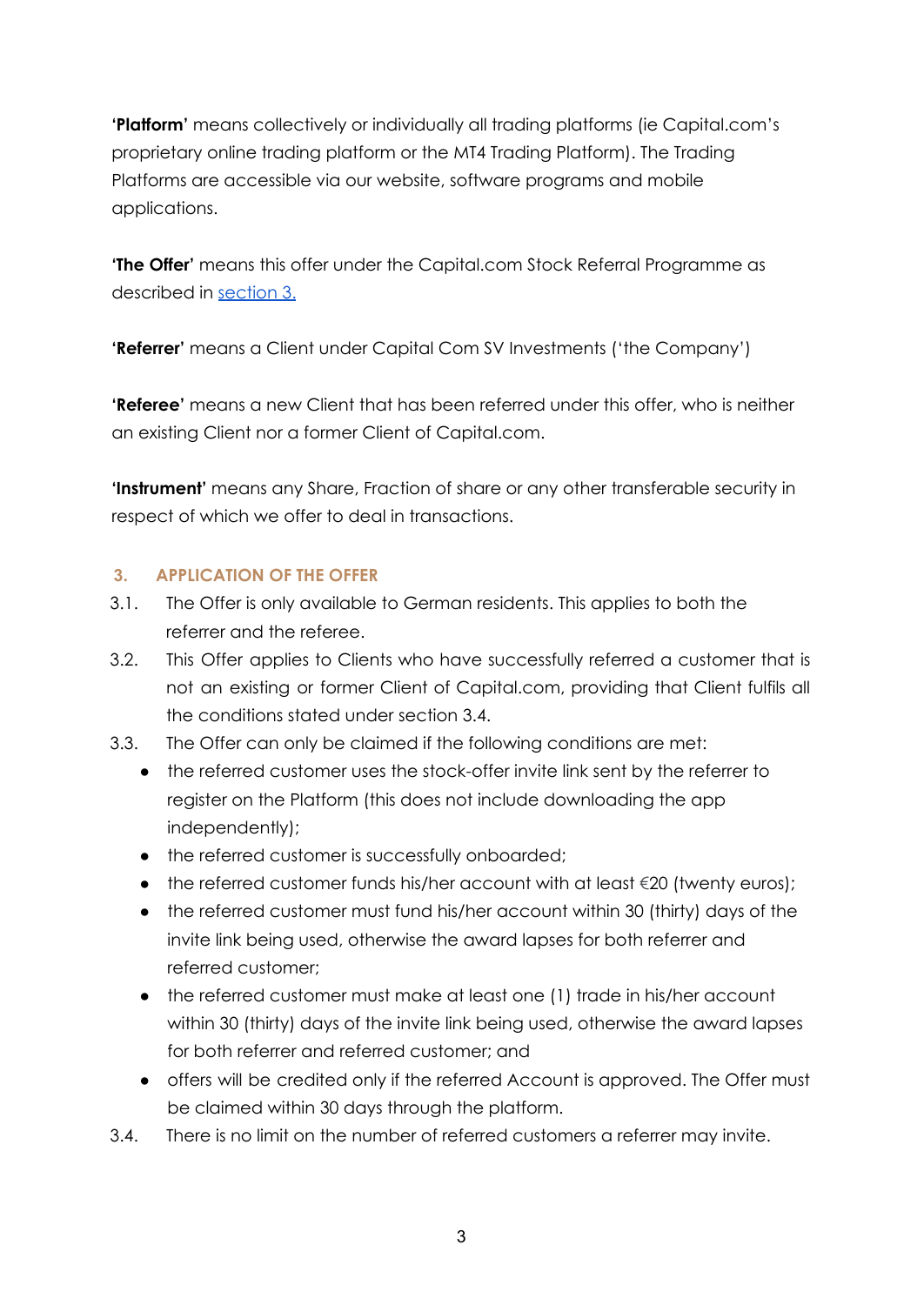- 3.5. The maximum value of stocks that either the referee or the referred is limited to is €250 per year.
- 3.6. The stock will be credited to the enrolled account within approximately one (1) week after the Offer is claimed by the referee, however this may be affected by any violation of these Terms and Conditions, and/or any technical issues or faults that may affect the Platform.

## <span id="page-3-0"></span>**3.7. LIMITATIONS OF THE OFFER**

- 3.8. The Offer is not transferable, saleable or valid in conjunction with other offers that may be available from time to time.
- 3.9. If the referred customer closes his/her account before the free share is awarded, neither the referrer nor referred customers are eligible for a free share.
- 3.10. The Offer is only available to German Clients for both the referee and referrer.
- 3.11. The stock Offer will expire after a period of 30 (thirty) days.
- 3.12. The Company reserves the right to increase the minimum funding amount from €20 (twenty euros) at any time and without prior notice.
- 3.13. The Company may at its sole discretion refuse to accept an Order or proceed with an Order that the Company has accepted (including but not limited to situations where the Company is unable to execute the Client's Order due to restrictions with executing brokers or other third parties, trading venues or unusual market conditions). The Company will make all reasonable efforts to facilitate sales and to notify the Client in writing unless the Company is prevented from doing so by law.

### <span id="page-3-1"></span>**4. PROHIBITIONS**

- 4.1. Should the Company detect fraud, or any manipulation of the Offer rules or abuse of the Offer, it reserves the absolute right to suspend the Client from the current Offer, and/or to claw back the stocks or any related dollar proceedings and/or terminate any Accounts maintained with the Company.
- 4.2. Promoting the referral code/link through a public site or domain is prohibited. Such activity will be considered as abuse of the referral programme. Referrers and referred friends who have used a publicised link available on a public site or domain for taking part in the promotion will be suspended from the Offer and will not be classified as eligible candidates.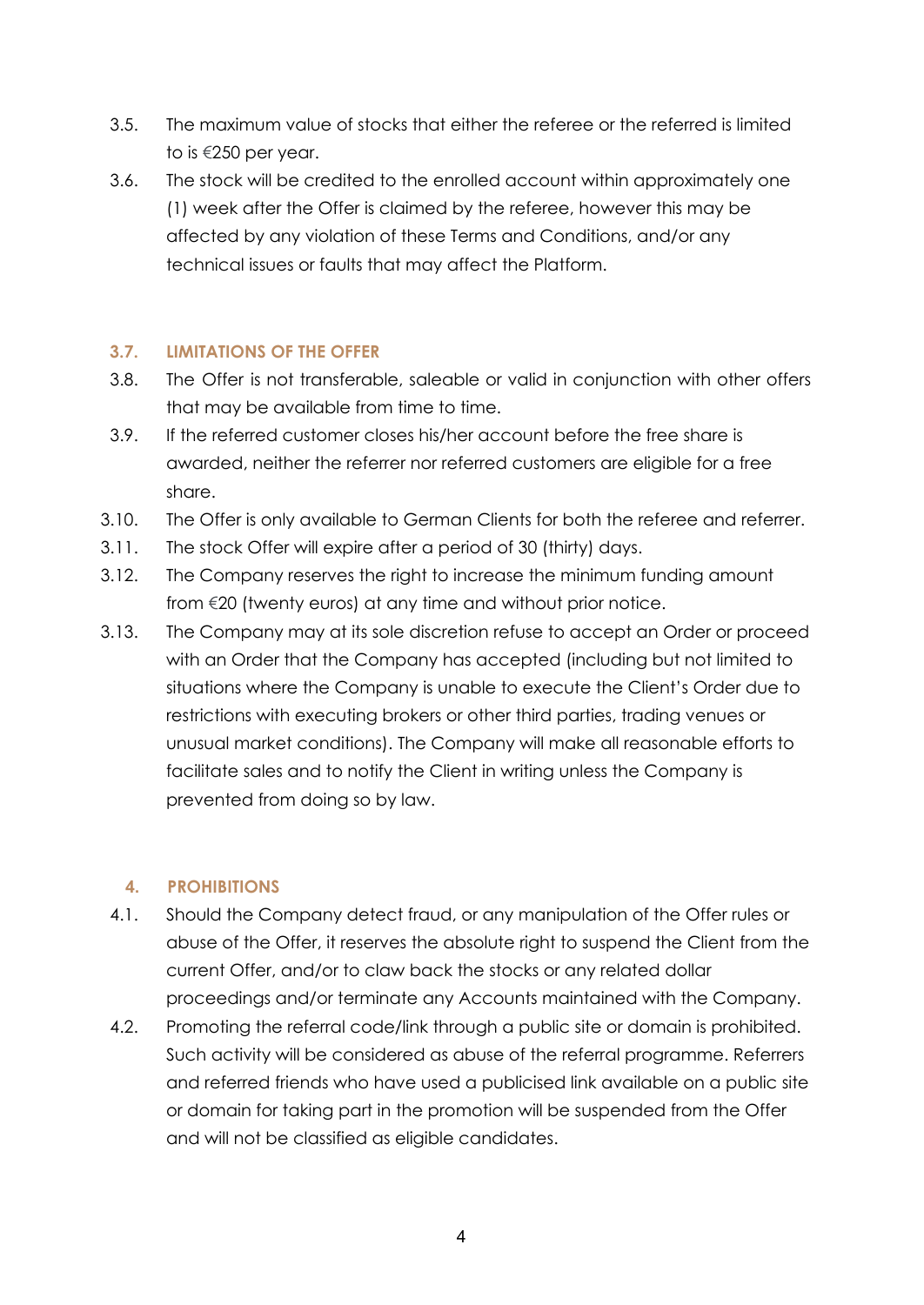- 4.3. The Company does not allow any customer to self-invite through the use of multiple accounts. If such activity is detected, all referrals to the Offer will be cancelled.
- 4.4. The Company may consequently initiate the termination of the Agreement with the Client and close the Client's account without providing advance notice in the event any infringement of these terms and conditions has been detected.
- 4.5. The Company shall not be permitted to provide information about another Client's account or application status.
- 4.6. The Company has received no benefit or reward at any point in time from the companies whose shares have been included in the inventory for the purpose of this stock Offer.

### <span id="page-4-0"></span>**5. AVAILABLE INSTRUMENTS**

- 5.1. The table showing the instruments that are available as part of the promotion is available on our website. These instruments may be altered or amended at any time.
- 5.2. The stock Offer consists of one share selected at random from the above table, when the criteria in section 3.4 is fulfilled.
- 5.3. The Company purchases the shares held in its inventory for this Offer based on a pre-defined criteria. Among this criteria is the high market liquidation of the companies selected, which increases the probability of you liquidating your shares at any moment.
- 5.4. The share prices range between approximately €5 and €250, with the euro (€) as the Base Currency.
- 5.5. The parametrisation and dispatching criteria used in the selection process is weighted so that the probability of receiving a more expensive share is rarer. There is approximately a 95% chance of the share having a value of  $\xi$ 5– $\xi$ 20, and approximately a 5% chance of the share having a value of  $\epsilon$ 20– $\epsilon$ 250 at the time of purchase.

# <span id="page-4-1"></span>**6. DATA PROTECTION AND CONFIDENTIALITY**

6.1. We do not have any obligation to disclose to you any information or take into consideration any information, either when making any decision or when it proceeds to any act on your behalf, unless otherwise agreed and stated in this Agreement and where this is imposed by the relevant Laws and